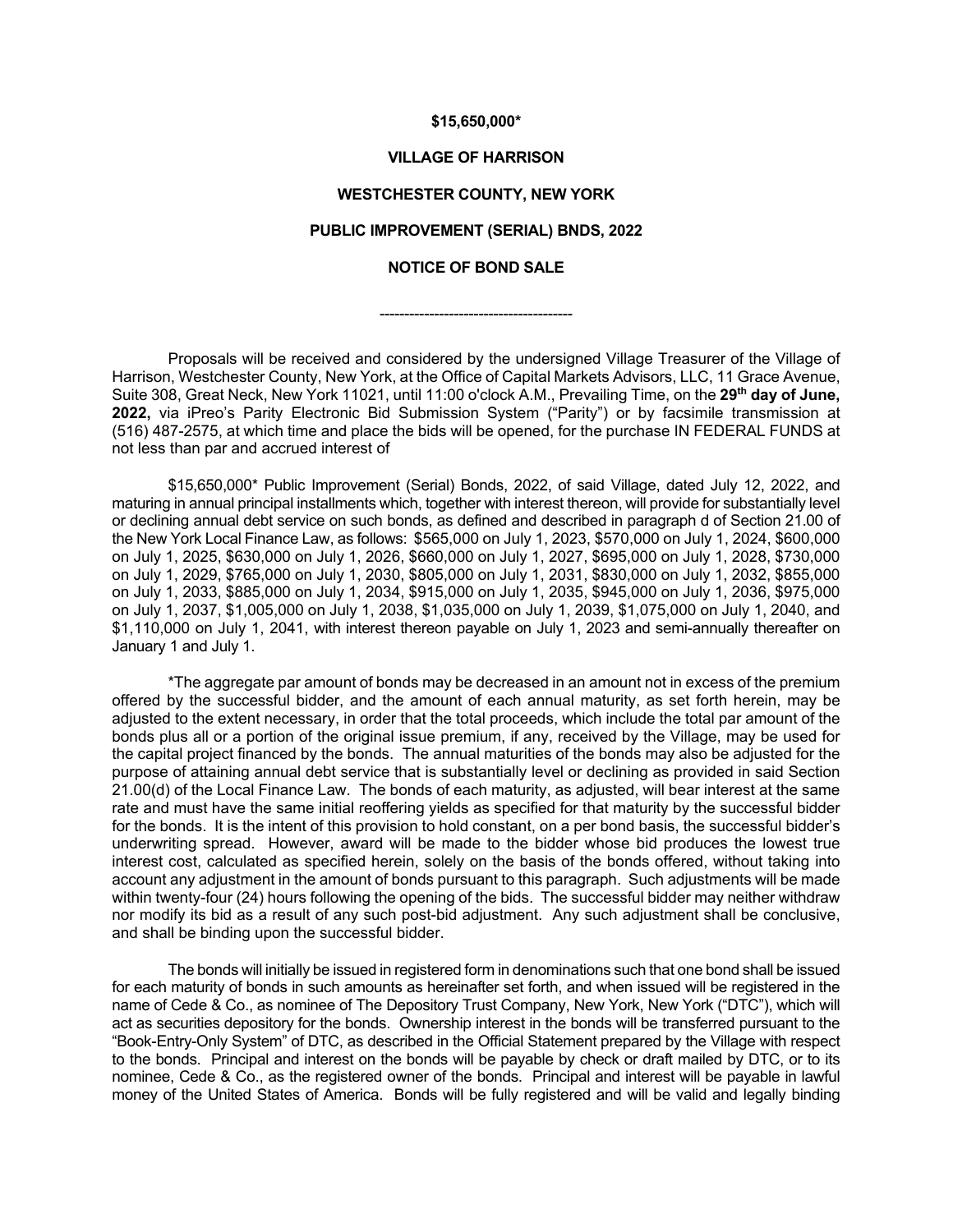general obligations of said Village, all the taxable real property within which will be subject to the levy of ad valorem taxes to pay said bonds and interest thereon, subject to applicable statutory limitations. The bonds may not be converted into coupon bonds or be registered to bearer.

The bonds maturing on or before July 1, 2030 are not subject to redemption prior to their stated maturity. The bonds maturing on or after July 1, 2031 will be subject to redemption prior to maturity, at the option of the Village, on any date on or after July 1, 2030 in whole or in part, and if in part in any order of their maturity and in any amount within a maturity (selected by lot within a maturity), at the redemption price equal to the principal amount of the Bonds to be redeemed, plus accrued interest to the date of redemption.

If less than all of the bonds of any maturity are to be redeemed, the particular bonds of such maturity to be redeemed shall be selected by the Village by lot in any customary manner of selection as determined by the Village Treasurer. Notice of such call for redemption shall be given by transmitting such notice to the registered holder not more than sixty (60) days nor less than thirty (30) days prior to such date. Notice of redemption having been given as aforesaid, the bonds so called for redemption shall, on the date for redemption set forth in such call for redemption, become due and payable, together with interest to such redemption date, and interest shall cease to be paid thereon after such redemption date.

The State Constitution requires the Village to pledge its faith and credit for the payment of the principal of the bonds and the interest thereon and to make annual appropriations for the amounts required for the payment of such interest and the redemption of such bonds. The State Constitution also provides that if at any time the appropriating authorities fail to make the required appropriations for the annual debt service on the bonds and certain other obligations of the Village, a sufficient sum shall be set apart from the first revenues thereafter received and shall be applied for such purposes; also that the fiscal officer of the Village may be required to set apart and apply such revenues as aforesaid at the suit of any holder of such obligations.

Each bid must be for all of said \$15,650,000 serial bonds and state a single rate of interest or different rates of interest for bonds maturing in different calendar years; provided, however, that (i) only one rate of interest may be bid for all Bonds maturing in any one calendar year, (ii) variations in rates of interest may be in any order of maturity, and (iii) all rates of interest bid must be stated in a multiple of one-eighth or one-hundredth of one per centum per annum. Unless all bids are rejected, the award will be made to the bidder complying with the terms of sale and offering to purchase the bonds at such rate or rates of interest as will produce the lowest true interest cost computed in accordance with the true interest cost method of calculation, that being the rate which, compounded semi-annually, is necessary to discount all principal and interest payments on the bonds to the purchase price (including accrued interest) bid for the bonds. The true interest cost computation should be made as of the date of the delivery of the bonds. If two or more such bidders offer to purchase the bonds at the same true interest cost, computed as described above, the bonds will be awarded to the bidder whose bid offers to purchase the bonds at the highest premium dollar amount; provided, however, that the Village reserves the right, in its sole discretion, after selecting the low bidder, to adjust the aforestated maturity installments to the extent necessary to meet the requirements of substantially level or declining annual debt service. The right is reserved to reject any or all bids, and any bid not complying with this Notice of Bond Sale, except as provided above, will be rejected.

Proposals may be submitted electronically via iPreo's Parity Electronic Bid Submission System ("Parity") or via facsimile transmission at (516) 487-2575, in accordance with this Notice of Bond Sale, until the time specified herein. No other form of electronic bidding services nor telephone proposals will be accepted. No proposal will be accepted after the time for receiving proposals specified above. Bidders submitting proposals via facsimile must use the "Proposal for Bonds" form attached hereto. Once the proposals are communicated electronically via Parity or via facsimile to the Village, each bid will constitute an irrevocable offer to purchase the bonds pursuant to the terms therein provided.

Prospective bidders wishing to submit an electronic bid via Parity must be contracted customers of Parity. Prospective bidders who do not have a contract with Parity must call (212) 849-5021 to become a customer. By submitting an electronic bid for the bonds, a bidder represents and warrants to the Village that such bidder's bid for the purchase of the bonds is submitted for an on behalf of such prospective bidder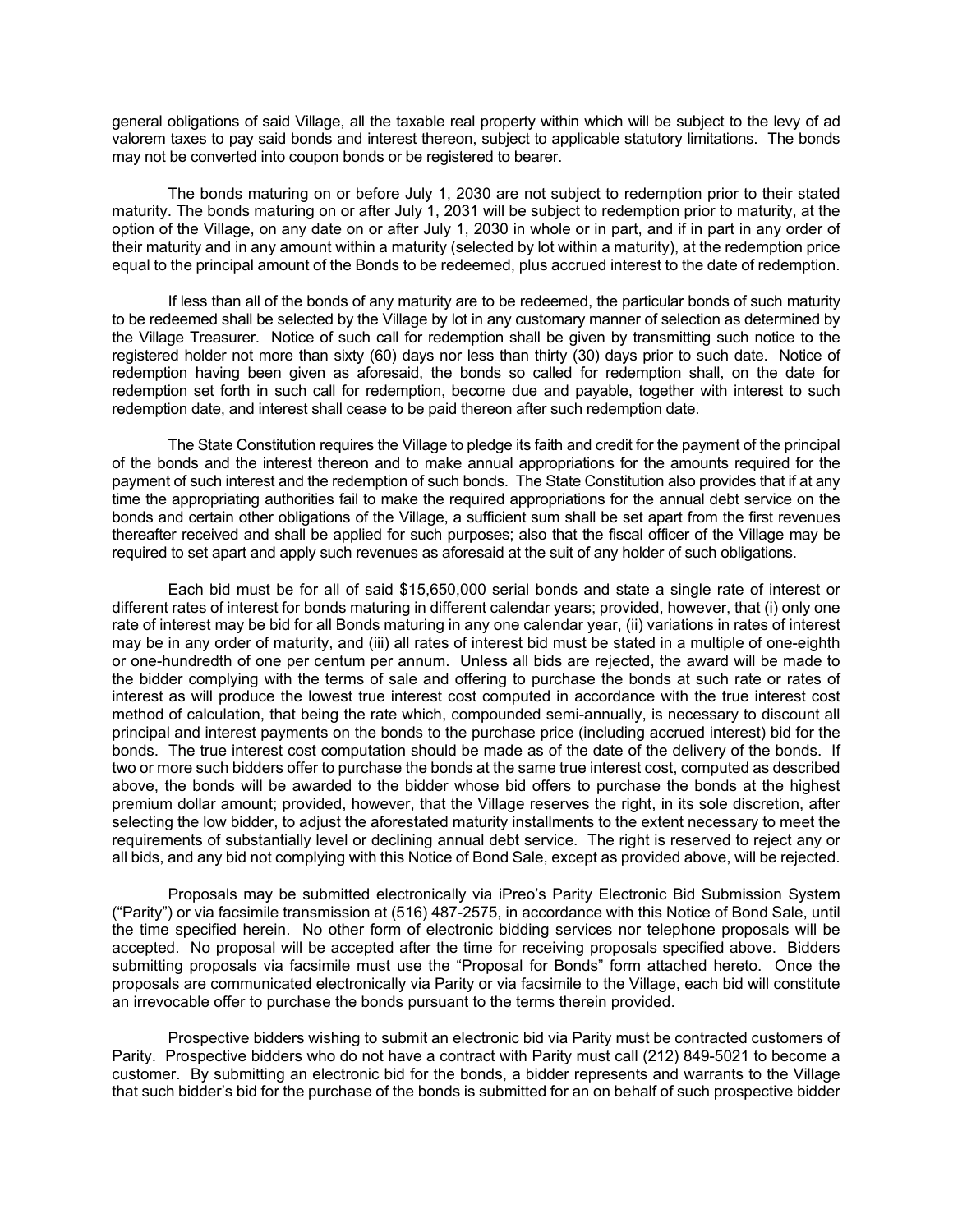by an offer or agent who is duly authorized to bind the bidder to a legal, valid and enforceable contract for the purchase of the bonds.

Each prospective bidder who wishes to submit electronic bids shall be solely responsible to register to bid via Parity. Each qualified prospective bidder shall be solely responsible to make necessary arrangements to access Parity for purposes of submitting its bid in a timely manner and in compliance with the requirements of this Notice of Bond Sale. Neither the Village nor Parity shall have any duty or obligation to undertake such registration to bid for any prospective bidder or to provide or assure such access to any qualified prospective bidder, and neither the Village nor Parity shall be responsible for a bidder's failure to register to bid or for proper operation of, or have any liability for any delays or interruptions of, or any damages caused by Parity. The Village is using Parity as a communications mechanism, and not as the Village's agent, to conduct the electronic bidding for the Village's bonds. The Village is not bound by any advice or determination of Parity as to whether any bid complies with the terms of this Notice of Bond Sale. All costs and expenses incurred by prospective bidders in connection with their registration and submission of bids via Parity are the sole responsibility of the bidders, and the Village is not responsible, directly or indirectly, for any such costs or expenses. If a prospective bidder encounters any difficulty in registering to bid, or submitting or modifying a bid for the bonds, it should telephone Parity and notify the Village's municipal advisor, Capital Markets Advisors, LLC at (516) 487-9818 (provided that the Village shall have no obligation to take any action whatsoever upon receipt of such notice).

If any provisions of this Notice of Bond Sale shall conflict with information provided by Parity, as approved provider of electronic bidding services, the provisions of this Notice of Bond Sale shall control. Further information about Parity, including any fee charged, may be obtained from Parity at (212) 849-5021. The time maintained by Parity shall constitute the official time with respect to all bids submitted.

A good faith deposit (the "Deposit") in the form of a certified or cashier's check or a wire transfer in the amount of \$156,500 payable to the order of the Village of Harrison, Westchester County, New York is required for each bid to be considered. If a check is used, it must accompany each bid. If a wire transfer is issued, it must be sent to the account so designated by the Village for such purpose, not later than 10:00 A.M. on the date of the sale and the wire reference number must be provided on the "Proposal For Bonds" when the bid is submitted. Bidders are instructed to contact Capital Markets Advisors, LLC, 11 Grace Avenue, Suite 308, Great Neck, New York 11021, (Tel. No.: 516-487-9818), (Fax No.: 516-487-2575), the Village's municipal advisor, no later than 24 hours prior to the bid opening to obtain the Village's wire instructions. No interest on the Deposit will accrue to the Purchaser. Said bonds are issued pursuant to the Constitution and statutes of the State of New York, including, among others, the Village Law and the Local Finance Law, and are issued for the acquisition and improvement of the Willow Ridge Country Club, in and for said Village.

THE VILLAGE RESERVES THE RIGHT TO CHANGE THE TIME AND/OR DATE FOR THE OPENING OF BIDS. NOTICE OF ANY SUCH CHANGE SHALL BE PROVIDED NOT LESS THAN ONE HOUR PRIOR TO THE TIME SET FORTH ABOVE FOR THE OPENING OF BIDS BY MEANS OF A SUPPLEMENTAL NOTICE OF BOND SALE TO BE TRANSMITTED OVER THE TM3.

If the bonds qualify for issuance of any policy of municipal bond insurance or commitment therefor at the option of a bidder, the purchase of any such insurance policy or the issuance of any such commitment therefor shall be at the sole option and expense of such bidder and any increased costs of issuance of the bonds resulting by reason of the same, unless otherwise paid, shall be paid by such bidder. Any failure of the bonds to be so insured or of any such policy of insurance to be issued, shall not constitute cause for a failure or refusal by the purchaser of the bonds to accept delivery of and pay for said bonds in accordance with the terms of the purchase contract.

In the event that prior to the delivery of the bonds, the income received by owners thereof from bonds of the same type and character becomes includable in the gross income of such owners for Federal income tax purposes, the successful bidder may, at his election, be relieved of his obligations under the contract to purchase the bonds, and in such case, the deposit accompanying his bid will be returned.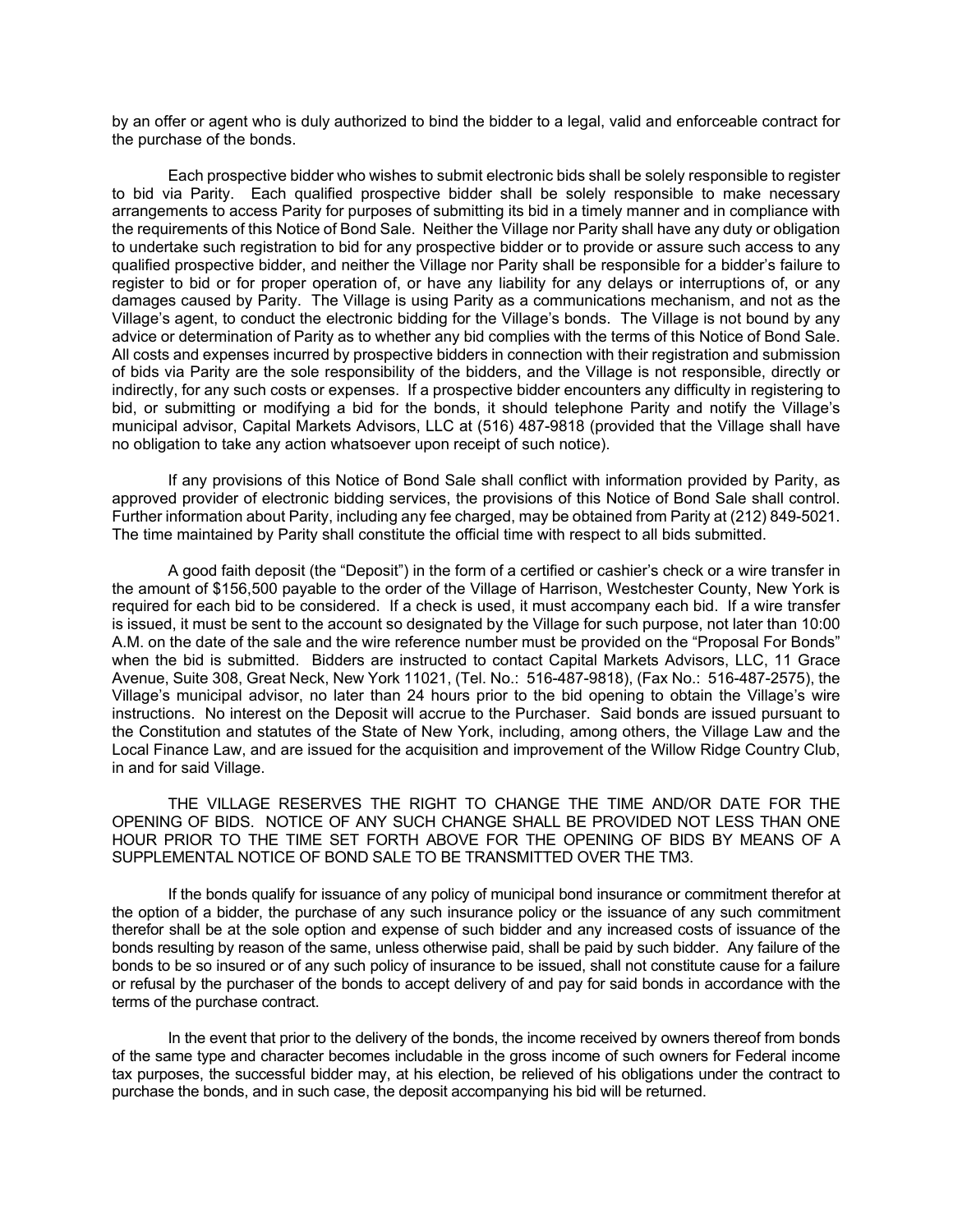The purchase price of the bonds, in accordance with the purchaser's bid, shall be paid IN FEDERAL FUNDS or other funds available for immediate credit on the day of delivery, in an amount equal to the par amount of such bonds, plus the premium, if any, plus accrued interest from the date of such bonds until said day of delivery, less the amount of the good faith deposit submitted with the bid. The closing on said bonds will take place at the offices of Orrick, Herrington & Sutcliffe LLP, 51 West 52<sup>nd</sup> Street, New York, New York, on or about July 12, 2022.

CUSIP identification numbers will be printed on said bonds if the purchaser provides Bond Counsel with such numbers by telefax or any other mode of written communication (verbal advice will not be accepted) by 3:00 o'clock P.M. on the date following the date of sale of the bonds, but neither the failure to print such number on any bond nor any error with respect thereto shall constitute cause for a failure or refusal by the purchaser thereof to accept delivery of and pay for said bonds in accordance with the terms of the purchase contract. All expenses in relation to the printing of CUSIP numbers on said bonds shall be paid for by the issuer; provided, however, that the CUSIP Service Bureau charge for the assignment of said numbers shall be the responsibility of and shall be paid for by the purchaser.

The bonds will be available for inspection by the purchaser at DTC, not less than 24 hours prior to the time set for the delivery thereof. It shall be the responsibility of the purchaser to verify the CUSIP numbers at such time.

As a condition to the purchaser's obligation to accept delivery of and pay for the bonds, the purchaser will be furnished, without cost, the following, dated as of the date of the delivery of and payment for the bonds: (i) a certificate of the Village Treasurer certifying that (a) as of the date of the Official Statement furnished by the Village in relation to said bonds (which Official Statement is deemed by the Village to be final for purposes of Securities and Exchange Commission Rule 15c2-12, except for the omission therefrom of those items allowable under said Rule), said Official Statement did not contain any untrue statements of a material fact or omit to state a material fact necessary to make the statements therein, in the light of the circumstances under which they were made, not misleading, subject to the condition that while information in said Official Statement obtained from sources other than the Village is not guaranteed as to accuracy, completeness or fairness, she has no reason to believe and does not believe that such information is materially inaccurate or misleading, and (b) to her knowledge, since the date of said Official Statement, there have been no material transactions not in the ordinary course of affairs entered into by the Village and no material adverse changes in the general affairs of the Village or in its financial condition as shown in said Official Statement other than as disclosed in or contemplated by said Official Statement; (ii) a Closing Certificate, constituting receipt for the bond proceeds and a signature certificate, which will include a statement that no litigation is pending or, to the knowledge of the signers, threatened affecting the bonds; (iii) an arbitrage certificate executed on behalf of the Village which includes, among other things, covenants, relating to compliance with the Internal Revenue Code of 1986 (the "Code"), with the owners of the bonds that the Village will, among other things, (A) take all actions on its part necessary to cause interest on the bonds not to be includable in the gross income of the owners thereof for Federal income tax purposes, including, without limitation, restricting, to the extent necessary, the yield on investments made with the proceeds of the bonds and investment earnings thereon, making required payments to the Federal government, if any, with regard to both the bonds and any obligations refunded with proceeds of the bonds, and maintaining books and records in a specified manner, where appropriate, and (B) refrain from taking any action which would cause interest on the bonds to be includable in the gross income of the owners thereof for Federal income tax purposes, including, without limitation, refraining from spending the proceeds of the bonds and investment earnings thereon on certain specified purposes; (iv) a Continuing Disclosure Undertaking Certificate of the Village, executed by the Village Treasurer stating that the Village has agreed, in accordance with the Rule, to provide or cause to be provided during any succeeding fiscal year in which the bonds are outstanding certain annual financial information, operating data and material events notification as further described in the Official Statement; and (v) the approving legal opinion as to the validity of the bonds of Orrick, Herrington & Sutcliffe LLP, New York, New York, Bond Counsel. Reference should be made to said Official Statement for a description of the scope of Bond Counsel's engagement in relation to the issuance of the bonds and the matters covered by such legal opinion. Furthermore, reference should be made to the information under the heading "Legal Matters" in the Official Statement.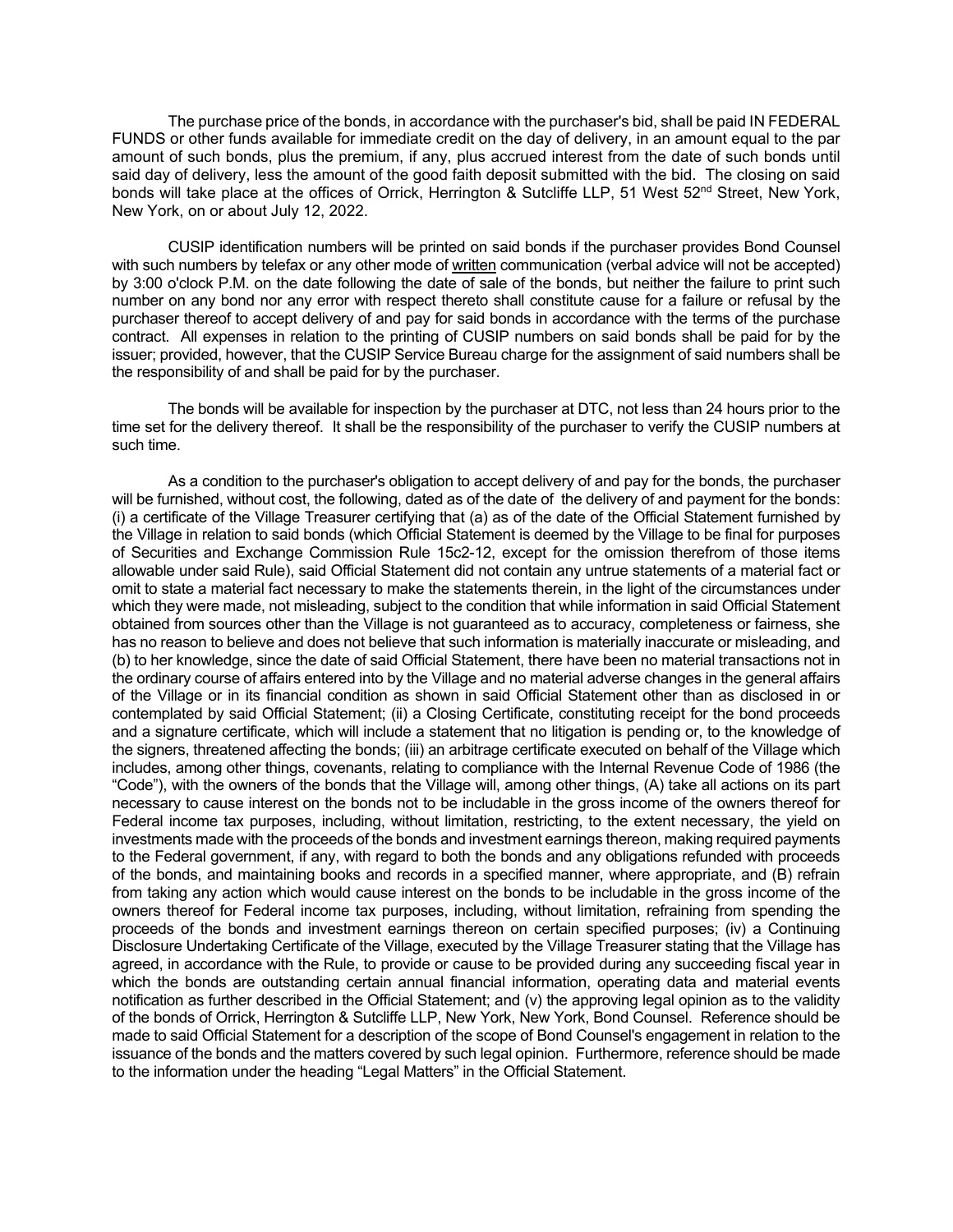The bonds WILL NOT be designated as "qualified tax-exempt obligations" pursuant to Section 265(b)(3) of the Internal Revenue Code of 1986.

Following the sale of the bonds, on the Sale Date, the successful bidder will be required to provide to the Village and its Bond Counsel certain information regarding the reoffering price to the public of each maturity of the bonds. The successful bidder also must submit to the Village a certificate (the "Reoffering Price Certificate"), satisfactory to Bond Counsel, dated as of the day of the delivery of the bonds, which assuming three bids from underwriters are received, states:

(a)(i) on the date of award, such successful bidder made a bona fide public offering of all bonds of all maturities at initial offering prices corresponding to the prices or yields indicated in the information furnished in connection with the successful bid, and (ii) as of such date, the first price or yield at which an amount equal to at least ten percent of each maturity of the bonds was reasonably expected to be sold to the public was, respectively, a price not higher or a yield not lower than indicated in the information furnished with the successful bid (the "first price rule"), and (iii) provides a copy of the pricing wire or equivalent communication for the bonds attached to the Reoffering Price Certificate. The public means any persons including an individual, trust, estate, partnership, association, company or corporation (other than the successful bidder or a related party to the successful bidder, being two or more persons who have greater than 50% common ownership directly or indirectly, or any person that agrees pursuant to a written contract or other agreement with the successful bidder to participate in the initial sale of the bonds to the public).

(b) the successful bidder was not given the opportunity to review other bids prior to submitting its bid.

(c) the bid submitted by the successful bidder constituted a firm offer to purchase the bonds.

In the event that at least three bids are not received by the Village on the Sale Date, and at least ten percent of each maturity of the bonds have been sold on the Sale Date, the successful bidder shall certify as to the first price or yield at which ten percent of each maturity was sold and provide a copy of the pricing wire or equivalent communication.

In addition, in the event that (1) at least three bids are not received by the Village on the Sale Date, and (2) ten percent of each maturity of the bonds have not been sold on the Sale Date (each an "Unsold Maturity"), the successful bidder (and any members of its underwriting group or syndicate) shall have the option (i) to provide to the Village (or its agents) ongoing pricing information, together with reasonable supporting documentation acceptable to bond counsel (such as the pricing wire), until 10% of each Unsold Maturity is sold (the "Follow-the-Price Requirement"), or (ii) shall be required to hold the initial reoffering price to the public of each such Unsold Maturity (as reported to the Village on the Sale Date) for the lesser of five (5) business days after the Sale Date or the date on which at least 10% of each such Unsold Maturity are sold (the "Hold-the-Offering-Price Requirement"). A certification as to the details of compliance with this requirement shall be part of the Reoffering Price Certificate.

The Village or its municipal advisor on its behalf shall advise the successful bidder on the Sale Date as to whether at least three bids were received. Delivery of a bid shall constitute the bidder's agreement to comply with the Hold-the-Offering-Price Requirement or the Follow-the-Price Requirement of this Notice of Bond Sale and to certify to compliance therewith under the circumstances described herein.

Such certificate shall state that it is made on the best knowledge, information and belief of the successful bidder after appropriate investigation.

Any party executing and delivering a bid for the bonds agrees, if its bid is accepted by the Village, to provide to the Village, in writing, within two business days after the date of such award, all information which said successful bidder determines is necessary for it to comply with SEC Rule 15c2-12, including all necessary pricing and sale information, information with respect to the purchase of municipal bond insurance, if any, and underwriter identification. Within five business days following receipt by the Village thereof the Village will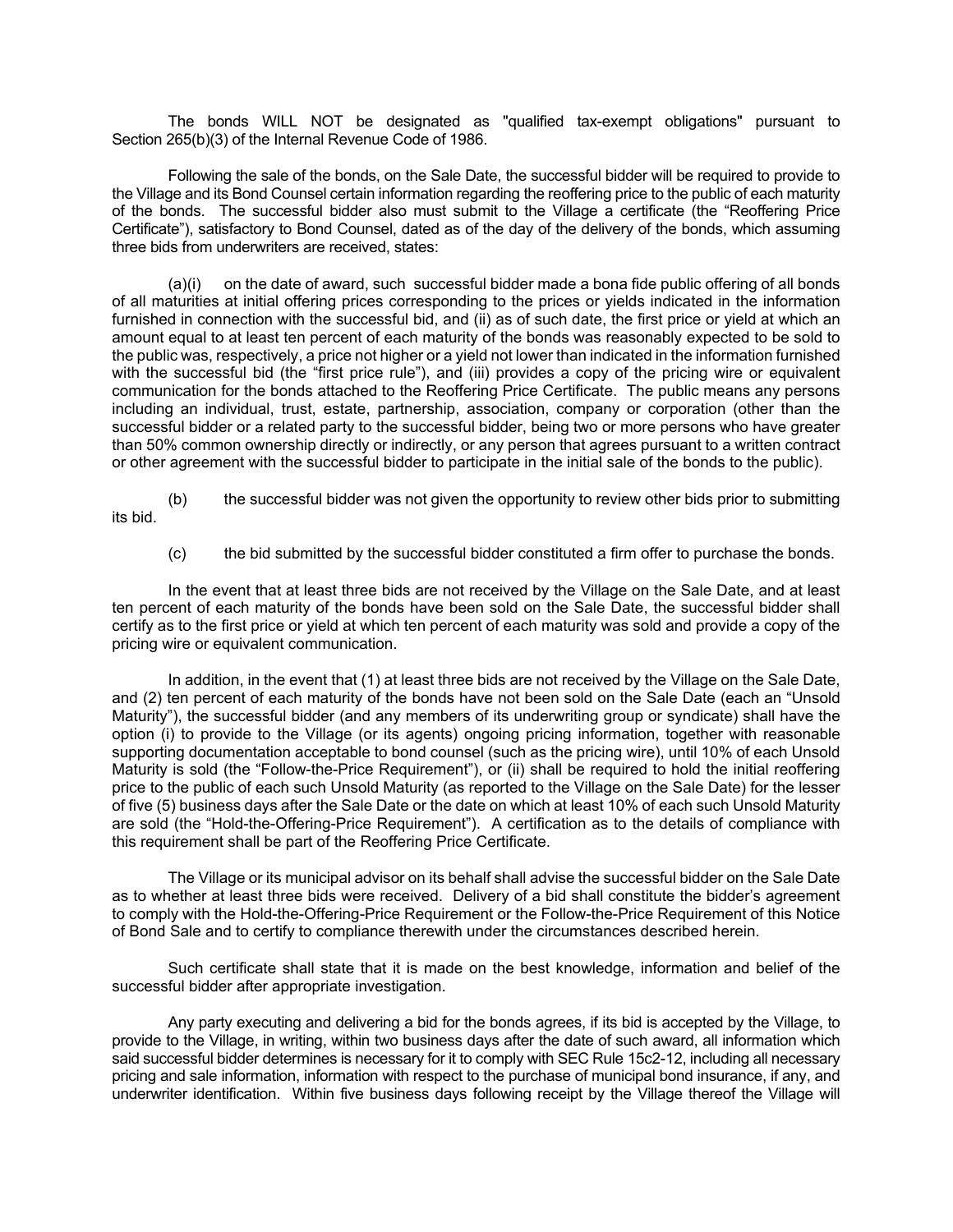furnish to the successful bidder, in reasonable quantities as requested by the successful bidder, copies of said Official Statement, updated as necessary, and supplemented to include said information. Failure by the successful bidder to provide such information will prevent the Village from furnishing such Official Statement as described above. The Village shall not be responsible or liable in any manner for the successful bidder's determination of information necessary to comply with SEC Rule 15c2-12 or the accuracy of any such information provided by the successful bidder or for failure to furnish such Official Statements as described above which results from a failure by the successful bidder to provide the aforementioned information within the time specified. Acceptance by the successful bidder of such final Official Statements shall be conclusive evidence of the satisfactory completion of the obligations of said Village with respect to the preparation and delivery thereof.

The population of the Village is estimated to be 28,652. The Debt Statement to be filed, pursuant to Section 109.00 of the Local Finance Law in connection with the sale of the bonds herein described, prepared as of June 21, 2022, will show the average full valuation of real estate subject to taxation by the Village to be \$8,838,346,548, its debt limit to be \$618,684,258, and its total net indebtedness subject to the debt limit to be \$81,745,050. Bond anticipation notes in the amount of \$15,650,000 will be redeemed from proceeds of said bonds. The proceeds of such bonds will not increase such net indebtedness. A detailed Official Statement will be furnished to any interested bidder upon request.

The Village will act as Paying Agent for the Bonds. The Village's contact information is as follows: Ms. Maureen MacKenzie, Village Treasurer, 1 Heineman Place, Harrison, New York 10528, Phone: (914) 670-3081, Telefax: (914) 835-2759, Email: MMacKenzie@harrison-ny.gov.

ADDITIONAL COPIES OF THE OFFICIAL STATEMENT AND NOTICE OF BOND SALE MAY BE OBTAINED FROM CAPITAL MARKETS ADVISORS, LLC AT WWW.CAPMARK.ORG.

Dated: Harrison, New York,

June 21, 2022.

 Maureen MacKenzie Village Treasurer

\_\_\_\_\_\_\_\_\_\_\_\_\_\_\_\_\_\_\_\_\_\_\_\_\_\_\_\_\_\_\_\_\_\_\_\_\_\_\_